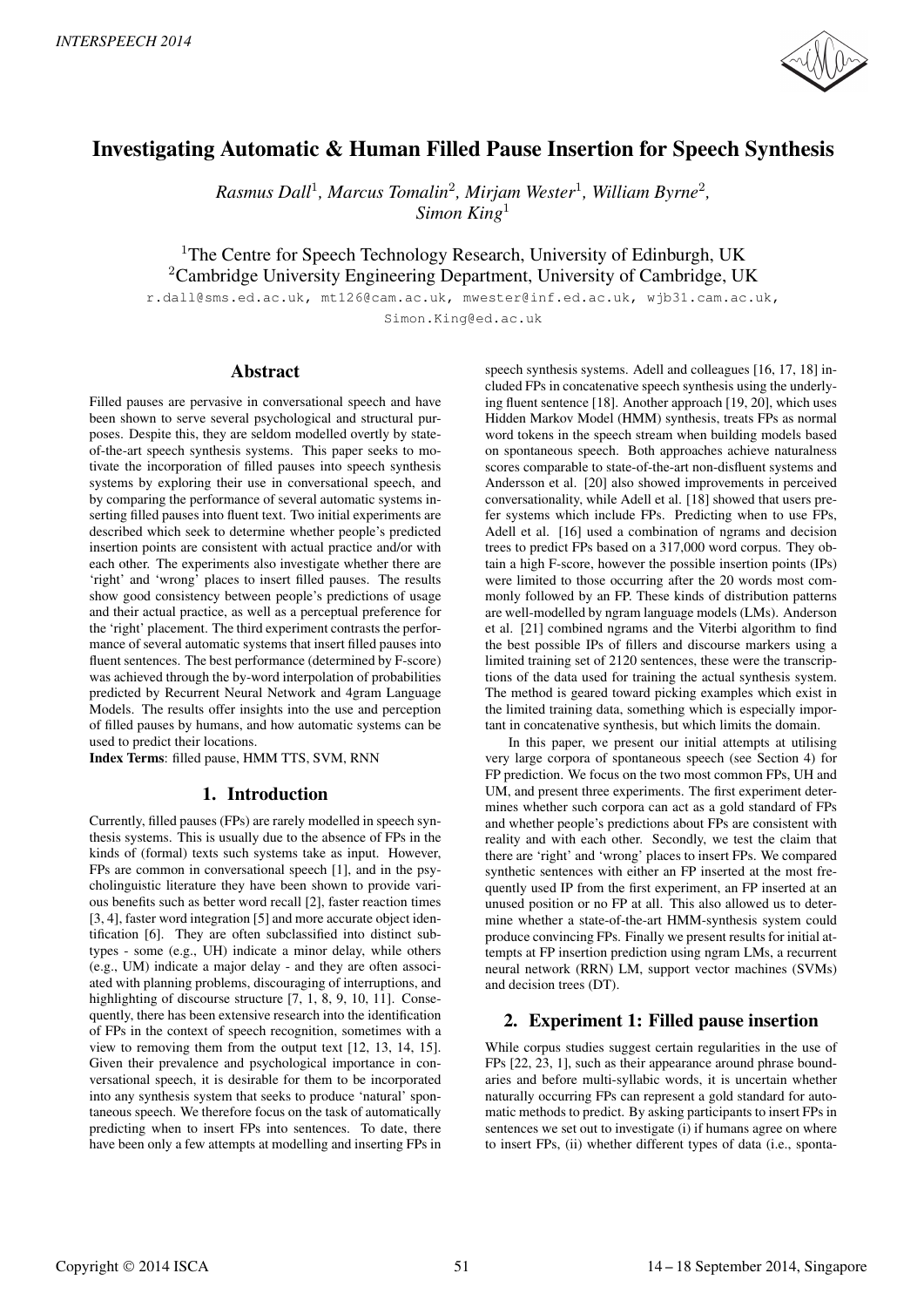| Source | <b>Example Sentence</b>                                                                |
|--------|----------------------------------------------------------------------------------------|
| WSJ    | It is important for actors to reinvent themselves.                                     |
| AMI    | I think it's a multiple chip design and it's maybe<br>printed on to the circuit board. |

Table 1: Example sentences from the WSJ and AMI isolated sentences, AMI sentences were presented without FPs.

| Cond       | Pos   | <b>Used</b> | <b>Ins</b> | <b>Top</b> | Top 3  |
|------------|-------|-------------|------------|------------|--------|
| <b>WSJ</b> | 12.77 | 80.68%      | 1.40       | 28.07%     | 59.14% |
| AMI        | 16.48 | 75.73%      | 1.67       | 24.86%     | 54.19% |
| Isolated   | 14.59 | 77.54%      | 1.51       | 26.78%     | 58.17% |
| Paragraph  | 14.60 | 78.31%      | 1.55       | 25.98%     | 54.91% |
| All        | 14.59 | $77.93\%$   | 1.53       | 26.35%     | 56.49% |
| Chance     | 14.59 | 97.23%      | 1.53       | 9.54%      | 28.61% |

Table 2: Mean values over all sentences for Possible IPs (Pos), Used IPs (Used), Inserted FPs (Ins), most (Top) and three most (Top 3) used IP agreements.

neous speech and written news texts) yield different agreements and (iii) if people's judgements coincide with the IPs actually encountered in the data. If (iii) can be substantiated, then it is possible to use data extracted from transcribed corpora as a gold standard, and, as multiple IPs may be valid in any given sentence, if (i) holds, then this would allow us to gather gold standard data from informants which would provide multiple potential IPs for the automatic methods to predict.

### 2.1. Materials (Exp. 1)

Sentences were selected from two different corpora: the WSJ corpus [24] and the AMI corpus [25]. The WSJ data comprises news texts, the AMI data is spontaneous speech from meetings. The two data types were chosen to allow us to investigate whether subjects behave differently for spontaneous speech vs written news texts. For both AMI and WSJ sentences, a set of 15 isolated sentences and 15 paragraphs was selected, a sentence in the middle of each paragraph was identified as the target sentence for people to insert FPs into. This allows us to investigate if context affects people's choice of IP. The use of the AMI data allowed us to choose sentences already containing FPs and compare the predicted IPs to actual use. Sentences contained at least one and maximally five FPs (mean = 2.9) and were required to be well-formed sentences containing no other types of disfluencies. In total, we had 60 distinct sentences. Table 1 show a few examples.

### 2.2. Method (Exp. 1)

72 paid native English University of Edinburgh students were recruited. The 60 sentences were divided into two sets with equal amounts of each text and sentence type. Each participant rated one of the two sets with sentences presented in a random order. The participants were instructed to imagine they were saying the sentence in a conversation, and then determine where they would be most likely to insert an FP. They were told to insert at least one FP, but were free to insert several if they thought it was natural. The possible IPs were at any point between the words in the sentence, including the beginning or end.

#### 2.3. Results and discussion (Exp. 1)

Due to experimenter error one AMI sentence contained an FP when presented to subjects and was excluded from the analysis. For comparison, a chance category was created. Using the overall statistics of potential IPs and mean number of inserted FPs, a simulation of the experiment was run 10,000 times to find the Chance values presented in Table 2, which gives statistics of the data and shows subjects' agreement results.

Subjects insert FPs in a similar way regardless of the type of data they are faced with: paragraph or isolated sentences, news or spontaneous text (hypothesis (ii)). The AMI and WSJ differences are the largest, but still insignificant, which is possibly due to the lower number of potential IPs in the WSJ sentences which result in slight agreement increases. Focusing then on the overall results; subjects are quite consistent with each other, as the top used IP represents 26.35% of all insertions and the top three IPs represent 56.49%, which is way above chance levels at 9.54% and 28.61%. We also see that 22.07% of IPs are never used compared to 2.77% by chance. Comparing the actual IPs from the AMI data to the manually chosen IPs, we find that for 40.3% of the sentences there was a match between an IP in the original data and the most frequently chosen IP in the test data, this is compared to a lower internal consistency in the manually chosen IPs of 24.86%. Almost all (96.6%) of the original AMI sentences had an FP in one of the three most likely chosen IPs, compared to a 54.19% internal consistency, and only four (4.82%) of the original IPs were not predicted at any time in the AMI test data. This demonstrates a very good consistency between subjects' predicted usage and their actual usage (iii), and a good consistency in subjects' predictions (i). We can therefore use these values as a guide to compare automatic methods against when using transcribed spontaneous speech as a gold standard.

## 3. Experiment 2: Perception experiment

While humans are consistent in where they use, and predict, FPs, this does not demonstrate that the IP makes a perceptual difference to listeners. In speech synthesis it is generally accepted that incorrect pausing is detrimental to the processing of speech synthesis (e.g., [26], p.142), however, there is, to our knowledge, only one paper that has investigated this. Scharpff and van Heuven [27] measured the effect pausing has on intelligibility of low quality speech synthesis. They conclude that the intelligibility of low quality speech improves when pauses are inserted at prosodic boundaries, but deteriorates when other locations are chosen. It is likely that an FP may behave similarly, that there are 'right' and 'wrong' places for FPs, however this has not been tested (e.g., [21] assumed this to be true). While it has been found [20] that a TTS system based on spontaneous speech does not decrease the naturalness of FP-containing sentences, such a system cannot be considered 'standard', and as such we wanted to see how well-placed FPs in a state-of-theart TTS system based on read speech compare to no FP at all. The objective of this second experiment is therefore to analyse whether there are IPs where one should not insert an FP and if well-placed FPs are preferred over no FP insertion.

### 3.1. Materials (Exp. 2)

Twenty of the thirty AMI sentences from Experiment 1 were used in the perception experiment. FPs (in this case UH) were inserted either at the most likely place (according to the judgements from Experiment 1) or randomly in one of the unused IPs (i.e., an IP that wasn't chosen by any of the participants in Experiment 1). The sentences were synthesised using a female voice based on HTS 2 [28] and about 8 hours of read speech, in a system that was newer than, but broadly similar to, that in [29], which is representative of state-of-the-art HMM-synthesis. During synthesis, the filled pauses were treated as regular word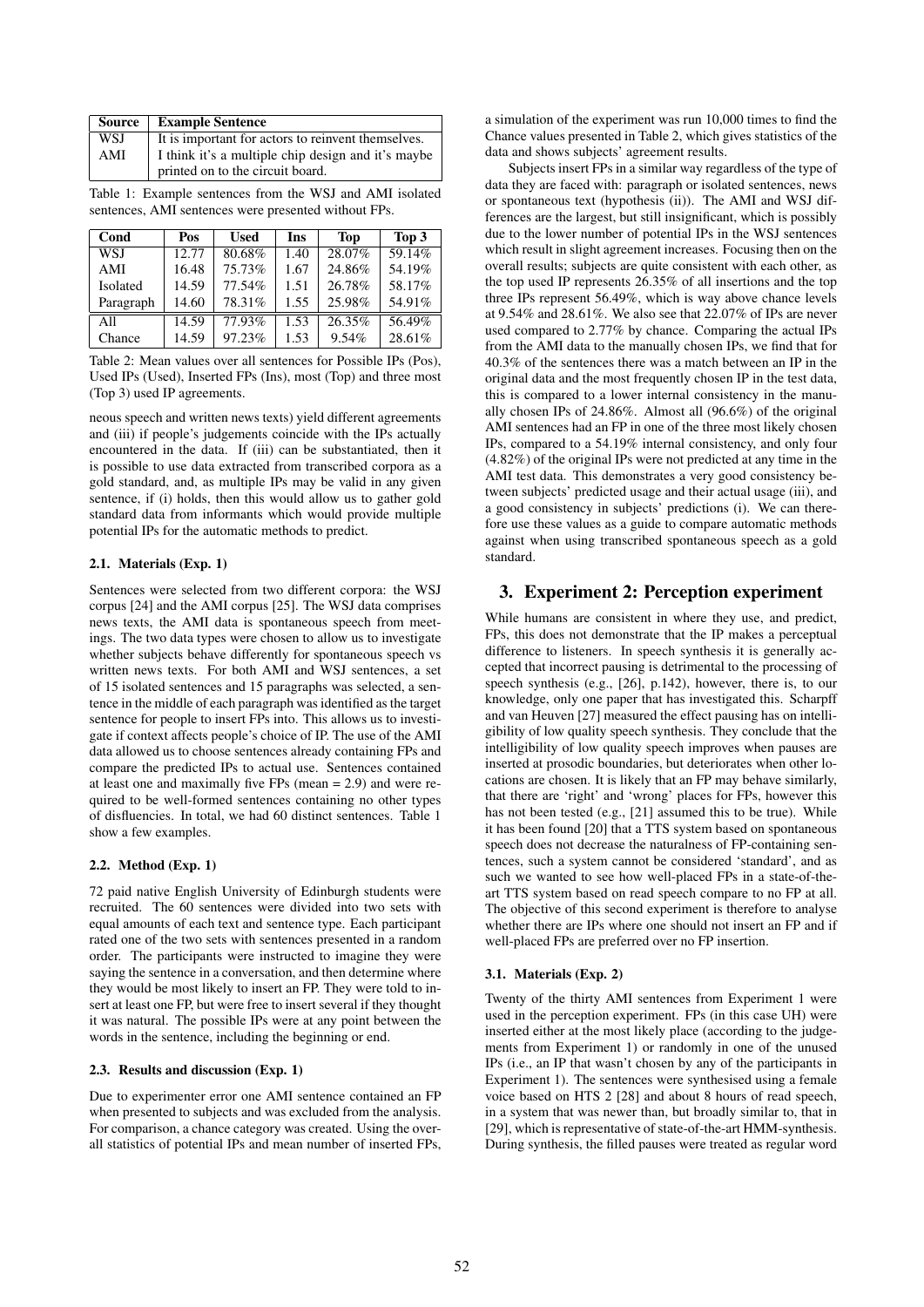



Figure 1: Results from the preference test comparing the most used position (Top) to unused positions or no FP.

tokens in the input stream, as argued for in [9, 30]. However, it has been shown [20] that producing spontaneous speech elements using a voice based on read speech results in less natural sounding synthesis than if it was based on spontaneous speech. To circumvent the worst quality problems with the synthetic UHs, we selected a good example of a synthetic UH and spliced it into the synthesised sentences at the appropriate locations.<sup>1</sup>

#### 3.2. Method (Exp. 2)

The listening test was conducted through Amazon Mechanical Turk. Two conditions were created each consisting of 20 sentence pairs. Pairs were presented in a random order, and the comparisons within a condition were either: FP in top position versus FP in an unused position or FP in top position versus no FP. The task for the Turkers was to listen to the two sentences and choose which version they preferred, if any. The instructions were: "You will be listening to pairs of sentences. Please choose which one you think sounds most natural". The options were: "Sample 1", "Sample 2" or "No preference". We requested that only native speakers of English carried out the work. Quality control is an issue with AMT, to overcome this we offered the work only to Turkers with master worker status. Master status indicates a worker has completed work to a high level of satisfaction. This criterion was to ensure that we got workers who would carry out the task diligently as they would not want to risk their master worker status. In addition, we included three control questions in which the Turker was instructed, in the sound file (synthetic speech), to select a certain option. Turkers that failed to respond correctly were excluded. 44 Turkers completed the work, four were excluded as they failed the control questions. In total, responses from 20 workers per condition were considered.

#### 3.3. Results and discussion (Exp. 2)

Figure 1 shows the results of the listening test. Listeners have a clear preference for FPs inserted in the top IP (61%) compared to FPs inserted at a random unused position (29%). However, when given the choice between a sentence containing a top FP versus a synthetic sentence without an FP listeners overwhelmingly choose the fluent sentence as the more natural. This is not surprising since FPs are often considered disfluencies, and these are generally judged to be undesirable if naturalness is equated with formal correctness [31]. However, as mentioned above, FPs are, in practice, very 'natural' since they are prevalent in spontaneous speech.

Our results seem to be the opposite of Adell et al. [16] where listeners found sentences with FPs more natural than sentences without. A large difference between the current experiment and [16] is the way the question was framed. Listeners in [16] heard pairs of sentences with and without FPs and were asked whether the FP increased the naturalness of a voice for a dialogue system. Their focus was drawn to the FPs explicitly and the question was further framed by specifying the style of speech. In the current study, we purposefully did not specify that the sentences contained FPs and were from conversational speech, as we felt that might prime the participants towards choosing FPs. It has been shown that how listeners are asked to focus [31] and how questions are framed [32] strongly influences the resulting judgements.

Another possible reason for the difference is that Adell et al. [16] used a concatenative system in which they hand-picked samples of actual FP recordings based on their earlier work [33]. By contrast, our system used a voice trained on read speech containing no FPs. The FPs in [16] most likely sound more natural than ours, despite our splicing, and our results may partly reflect poor synthetic FP quality. As mentioned above, [20] found that a voice trained on spontaneous speech containing FPs did not degrade naturalness compared to a read voice. This is in line with recent findings that listeners prefer spontaneous speech over read speech when considering naturally produced utterances [32]. This leads us to conclude that while there are 'right' and 'wrong' places to insert an FP, and these places conform to human usage, it is not enough to simply insert FPs in the right places, they also have to sound right.

# 4. Experiment 3: Automatic FP Prediction

Experiment 1 indicates regularities we can predict, and experiment 2 that both quality and position of the FP is important. Focusing on the position (see Section 5 for a short quality discussion), we explored various techniques for automatic FP insertion. A training data set (1,164,938 sentences; 19,467,756 words) was defined using data from AMI [25], Fisher [34], Switchboard [35] and an unreleased corpus of British conversational telephone speech. The two most common kinds of FPs (UH and UM) were mapped to a single type, UH, since we were primarily concerned with finding the most likely IP irrespective of FP subtype. Sentences containing fewer than two words were removed as backchannels were not of interest. Development (dev) and test sets were defined using the same corpora. They each contained 2000 sentences, half with FPs and half without, consisting of 35,131 and 35,100 words respectively. The FP-containing sentences were designed to be similar to the sentences used in Experiment 1: word length was restricted in a similar way, and they contained exactly three FPs. We chose three FPs because this is similar to the average number of FPs in the real sentences used earlier (2.9), and because it allows us to make comparisons similar to the top three used IPs from Experiment 1. Using the training data, six automatic FP insertion systems were built:

- 1. *Random*: Randomly inserts a single UH into a sentence
- 2. *Ngram LM*: A standard 4gram LM was built using the SRILM toolkit [36] and the training data (68K wordlist, KN discounting).
- 3. *RNN LM*: A Recurrent Neural Network LM was built using the RNNLM Toolkit [37] and the training data. The RNN was 500 neurons wide and, for speed reasons, was trained using 250 classes.
- 4. *Interpolated RNN and ngram LM*: The Ngram and RNN

<sup>&</sup>lt;sup>1</sup>Samples available at the conference repository as [top/unused/none].wav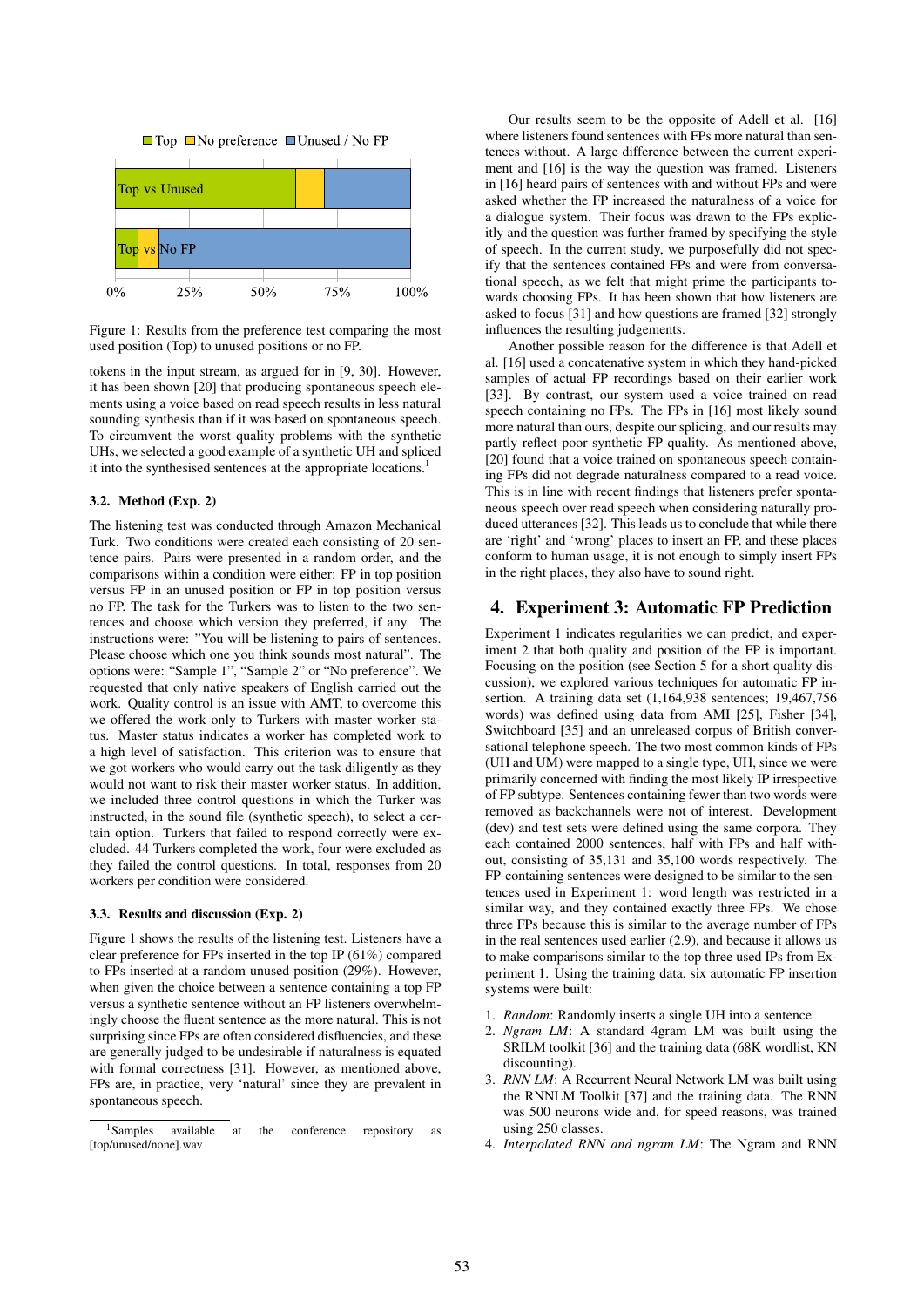| <b>System</b>   | <b>Precision</b> | Recall | All F | UH F |  |
|-----------------|------------------|--------|-------|------|--|
| <b>Random</b>   |                  |        |       |      |  |
| dev             | 0.13             | 0.16   | 0.14  | 0.16 |  |
| test            | 0.14             | 0.17   | 0.15  | 0.18 |  |
| 4-gram          |                  |        |       |      |  |
| dev             | 0.49             | 0.15   | 0.23  | 0.26 |  |
| test            | 0.48             | 0.16   | 0.24  | 0.27 |  |
| <b>RNN</b>      |                  |        |       |      |  |
| dev             | 0.31             | 0.51   | 0.39  | 0.51 |  |
| test            | 0.32             | 0.52   | 0.40  | 0.53 |  |
| RNN/4-gram      |                  |        |       |      |  |
| dev             | 0.53             | 0.51   | 0.52  | 0.57 |  |
| test            | 0.50             | 0.47   | 0.48  | 0.54 |  |
| <b>SVM All</b>  |                  |        |       |      |  |
| dev             | 0.24             | 0.17   | 0.20  | 0.20 |  |
| test            | 0.26             | 0.16   | 0.20  | 0.19 |  |
| <b>SVM Best</b> |                  |        |       |      |  |
| dev             | 0.27             | 0.22   | 0.24  | 0.27 |  |
| test            | 0.29             | 0.23   | 0.25  | 0.27 |  |
| DT All (Best)   |                  |        |       |      |  |
| dev             | 0.25             | 0.16   | 0.19  | 0.19 |  |
| test            | 0.25             | 0.17   | 0.20  | 0.21 |  |

Table 3: Overview of the 1-best output, the best system scores are bold-face. 'All F' is the F-score when considering the full dev/test set. 'UH F' is when only considering sentences containing FPs. 'All' refers to the system using all features. 'Best' refers to the best performing feature combination.

LMs were linearly interpolated on a by-word basis to re-rank the potential sentences.

- 5. *SVM-based*: A vector of features was extracted for each IP in each given sentence in the training data:
	- (a) syllable count of word following IP
	- (b) phrase boundary associated with IP
	- (c) clause boundary associated with IP
	- (d) 4g log prob for sentence with UH in IP
	- (e) Part-of-Speech associated with word following IP

(a) was obtained using tsylb;<sup>2</sup> (b), (c), and (e) were obtained using the Stanford Parser, $3$  while (d) was obtained using the 4gram LM. All features were scaled and normalised so they could be expressed as floating point integers between log(0) and log(1). SVM models were built for all possible feature combinations using SVM-Perf.<sup>4</sup>

6. *Decision Tree-based*: A CART-style Decision Tree was built using  $R<sup>5</sup>$  and the same features as for the SVM above. The tree was pruned by selecting the complexity parameter associated with the smallest cross-validated error.

Outputs were produced for all systems, and they were scored using precision, recall and F-score. All systems predict maximally one FP, however, the FP containing sentences contains three FPs. A 'correct' prediction therefore occurs when the system predicts no FP when there is none or correctly predicts one of the three IPs in a given dev/test sentence. This is similar to the situation in Experiment 1 for the 3-best consistence, and we can thus make a (cautious) comparison.

#### 4.1. Results and discussion (Exp. 3)

From Table 3 we can see that the best performing system is the RNN/4-gram interpolation. It is clear that the RNN and Ngram

LMs complement each other. Although the Ngram is conservative in its prediction of FPs (only 359), it is much more exact (42% of predicted correct) than the other systems, which yields the high overall precision. By comparison, the RNN massively over predicts FPs (1877) and therefore is not very precise overall, but it has a much better recall. By interpolating the two, we predict a number of FPs much closer to the actual 1000, namely 1217, and obtain the best precision and second best recall, yielding the highest F-score. It is likely that the reason for this difference lies in the way the two LMs work, where the 4-gram will only output an FP when there is sufficient local evidence, the RNN is capable of considering longer-range dependencies. This is important since, e.g., sentence length has an impact on the likelihood of an FP being used. Both the SVM and DT perform disappointingly, with the simple 4gram LM performing as well as the best SVM and also being the SVM's most useful feature. Whereas the DT achieves the best results with all features, features (a)-(c) and (e) only confuse the SVM, presumably because they are not context-dependent. This is in stark contrast to the DT performance in [16] which was much better than ours. The difference is likely due to [16] limiting the number of IPs to those 20 words most often followed by an FP, which simplifies the task significantly for an ngram model.

The performance of the RNN/4gram system is encouraging as it shows we can quite reliably predict where to insert FPs in text, and the performance rivals that of the human top-3 performance (56.49%). If we allow the system to produce a 3-best list the precision (85%) and recall (81%) improves even further (F=0.83), demonstrating that reasonable IPs are being identified.

# 5. Conclusions

This paper has focused on the task of identifying IPs for FPs in different kinds of data (e.g., conversational speech and written news text). The results of experiments 1 and 2 demonstrate that the type of data does not affect results, that there is good consistency between human subjects' predictions of FP usage and their actual usage, and also a good consistency between predictions from different people. This confirms that FP insertion is not merely random, and therefore it can be modelled in speech synthesis systems. As an initial step towards this, the performance of various automatic systems was compared and contrasted, and it was shown that an interpolated Ngram and RNN LM produced the best output. The superior performance of this system suggests that the accurate modelling of local and long-range lexical and syntactic contexts is central to this task, and the systems described here could be improved by the inclusion of additional features or complementary modelling methods (e.g., dependency grammars). There remains, of course, the problem of handling inserted FPs convincingly in speech synthesis systems (e.g., imposing a plausible intonation contour and generating phonetically-plausible FPs), here using spontaneous conversational training data may be key. It is also possible to extend the methods summarised here to the task of inserting other kinds of spontaneous speech phenomena such as repetitions, restarts and discourse markers.

### 6. Acknowledgements

This research was jointly funded by the JST Crest uDialogue Project and by the EPSRC Programme Grant EP/I031022/1 (Natural Speech Technology).

<sup>2</sup> ftp://jaguar.ncsl.nist.gov/pub/tsylb2-1.1.tar.Z

<sup>3</sup>http://nlp.stanford.edu/software/lex-parser.shtml

<sup>4</sup>http://www.cs.cornell.edu/people/tj/svm light/svm perf.html

<sup>5</sup>http://www.r-project.org